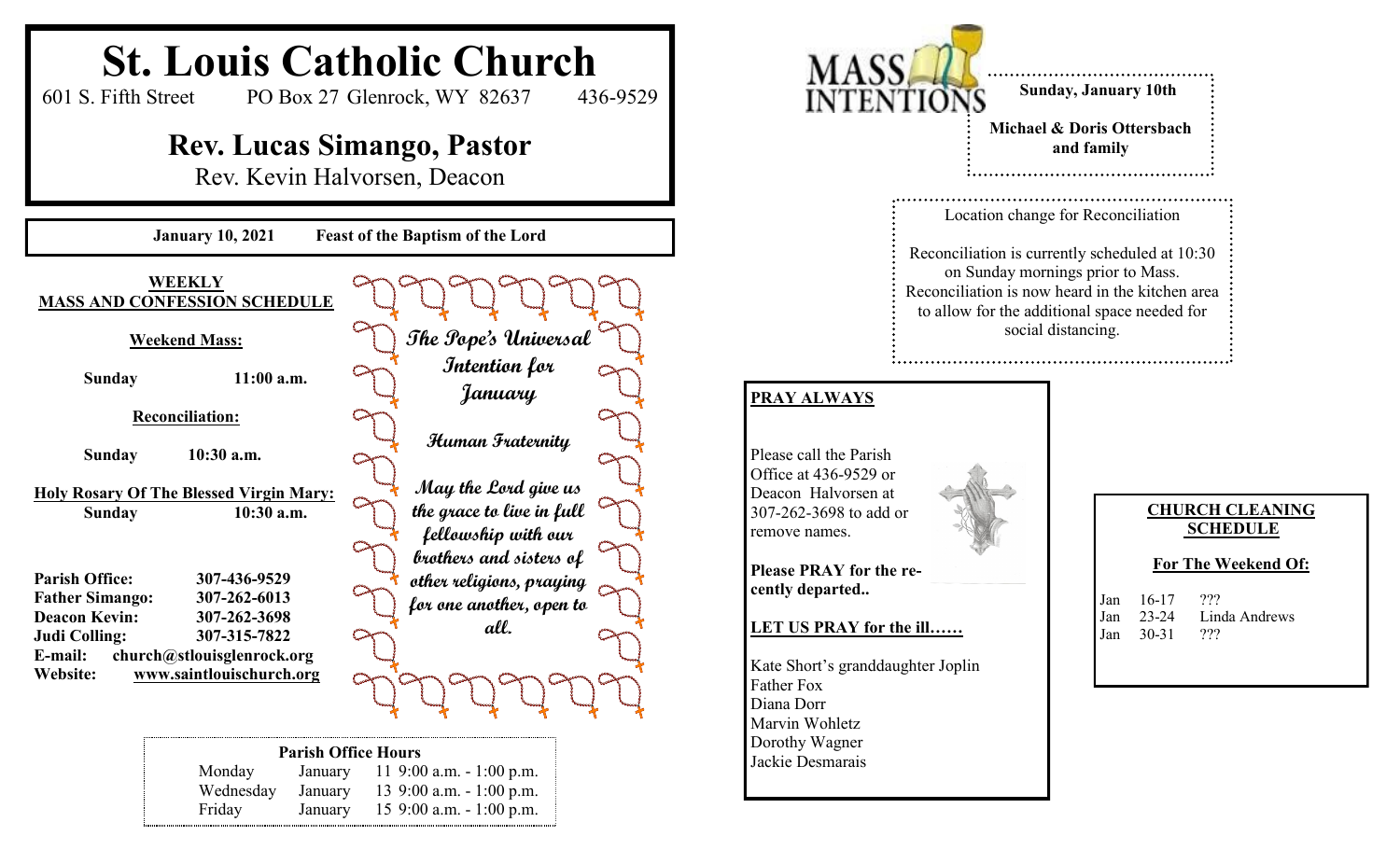## **World Wide Marriage Encounter**

Keep the winter out of your marriage by spending some quality time together. A Worldwide Marriage Encounter is good for relationships that want to be great.

Upcoming dates: Jan. 29-31, Feb. 19-21 or a virtual experience Sundays 3-6 p.m. and Tuesdays 7- 9 p.m. Feb. 28—March 23.

For more information and to apply Visit www.wwme.org, email Montana.dooleys@gmail.com or call Dan & Clare Dooley 406-697-3275

A big Thank You to all for your generosity this past year! It has been a trying year with many changes to the whole world, no to mention our local parish. Especially during this season of Advent, I am reminded that with the "coming" of our Lord and Savior, Jesus Christ, we have nothing to fear. To all of you who have donated so selflessly, you are deeply appreciated by all of us. May this coming year bring you untold blessings!

## *The Word Among Us*

## **"Show Me the Way, Lord"**

Please take a complimentary copy of the January 1st through February 16th, 2021 "Word Among Us". This booklet contains complete Catholic Masses and daily meditations for January/February 2021. These daily devotional books are located at the back of the Parish Hall. Please read and enjoy with your family.



Face Masks

Are Required for Mass in the Church.

If you can not wear a mask, Please join us in the Parish Hall for Mass.

Many thanks to all the parish shepherds who helped make this year's Christmas so joyous! The buildings were beautiful and the music was uplifting. It was amazing to see so many gathered to celebrate the birth of our Savior, Jesus Christ, yet maintain all the COVID regulations we have to adhere to. Your generosity with time and effort are always greatly appreciated. Wishing you all many blessings and good health throughout the coming year.

## **New Parish Web Site**

**Our St Louis Parish web site is up and running thanks to the hard work of Susan Sherwood. Please take the time to check it out! @ www.stlouischurch.org**